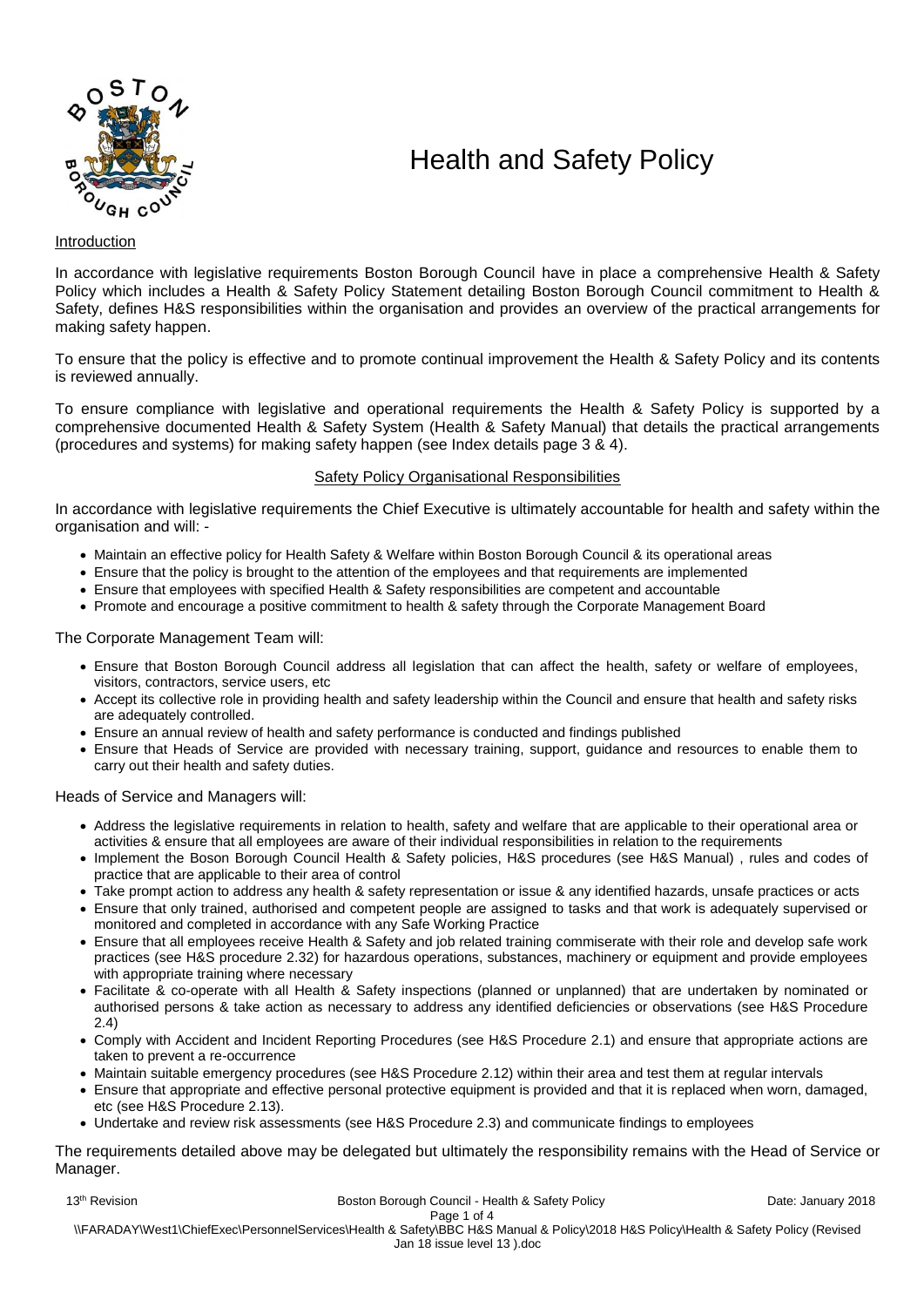Corporate Health and Safety Advisor will:

- Provide Health, Safety and Welfare advice and guidance to Boston Borough Council
- Establish an effective Health and Safety Policy and system that addresses legislative and operational requirements
- Periodical test the H&S System and provide the Corporate Management Team and Line Managers with performance related information making recommendations for improvements as necessary
- Ensure that H&S Policy and procedural requirements are implemented and effective by providing the directors, managers and employees with necessary support, training and guidance
- Identify health & safety training needs and provide requested training courses, presentations and programmes
- Review accident and incident data to identify trends and take action as necessary to address findings
- Generate annual Health & Safety Plan & an end of year report detailing achievements & progress during the last year (see H&S Procedure 2.26)
- Promote Health & Safety and encourage co-operation, involvement and ownership
- Hold regular reviews with Heads of Service to discuss safety issues and performance

Employees: - In accordance with the HSAWA 1974 employees have a duty to take reasonable care for their own health and safety and that of others and to co-operate with the employer in relation to all health and safety issues.

Boston Borough Council employees are required to:

- Comply with legislative and Boston Borough Council Health & Safety requirements (procedures, SWP's, Signage, instructions, etc)
- Complete work tasks in the prescribed manner ensuring they follow provided training, information and instruction
- Use equipment correctly at all times
- Wear or use prescribed personal protective equipment and check and replace as required
- Co-operate in relation to Accident and Incident reporting and report all unsafe acts or conditions

## Health & Safety Meetings:-

It is a legislative requirement (Health & Safety At Work Act 1974) that all organisations have a formal forum for discussing health & safety issues and consult with employees (Safety Representatives & Safety committee Regulations 1977).

Within Boston Borough Council these forums take various formats as follows: - Councillor Meetings, Head of Service Team Meetings, individual departmental review meetings, Safety Briefings, etc. In addition, specific meetings are held for dedicated operational activities i.e. May Fair, Fly Swat, Events, etc and additional meetings are held as and when the need is identified.

Other mechanisms that communicate health, safety and welfare information and that support the formal forums / meetings are as follows:-

- Incident Register
- Speak in Confidence System
- Non-conformance Register(s)
- Safety briefings, audits & inspections

The departmental team meetings are held monthly and these are used as a forum to discuss health, safety and welfare issues. The areas that will be covered included:-

- Accidents, incidents & general / work related health issues
- Risk Assessments
- Audit / H&S Inspection Findings
- Training requirements
- H&S issues, concerns and compliance in their area
- Consider employee concerns and suggestions regarding health safety and welfare at work

Trade Union Appointed Safety Representatives: -

Boston Borough Council recognises the valuable contribution Trade Union appointed Safety Representatives can have and as such welcome active involvement. The main role of Trade Union appointed Safety Representatives is to represent employees in consultation with the Council. Their main health and safety functions are:

- To investigate potential hazards and dangerous occurrences in the workplace
- To examine the cause of accidents and incidents
- To investigate health, safety and welfare complaints relating to individuals and the work environment
- Carry out inspections of the workplace
- Attend meetings as necessary

13<sup>th</sup> Revision **Boston Borough Council - Health & Safety Policy Date: January 2018 Date: January 2018** Page 2 of 4

\\FARADAY\West1\ChiefExec\PersonnelServices\Health & Safety\BBC H&S Manual & Policy\2018 H&S Policy\Health & Safety Policy (Revised Jan 18 issue level 13 ).doc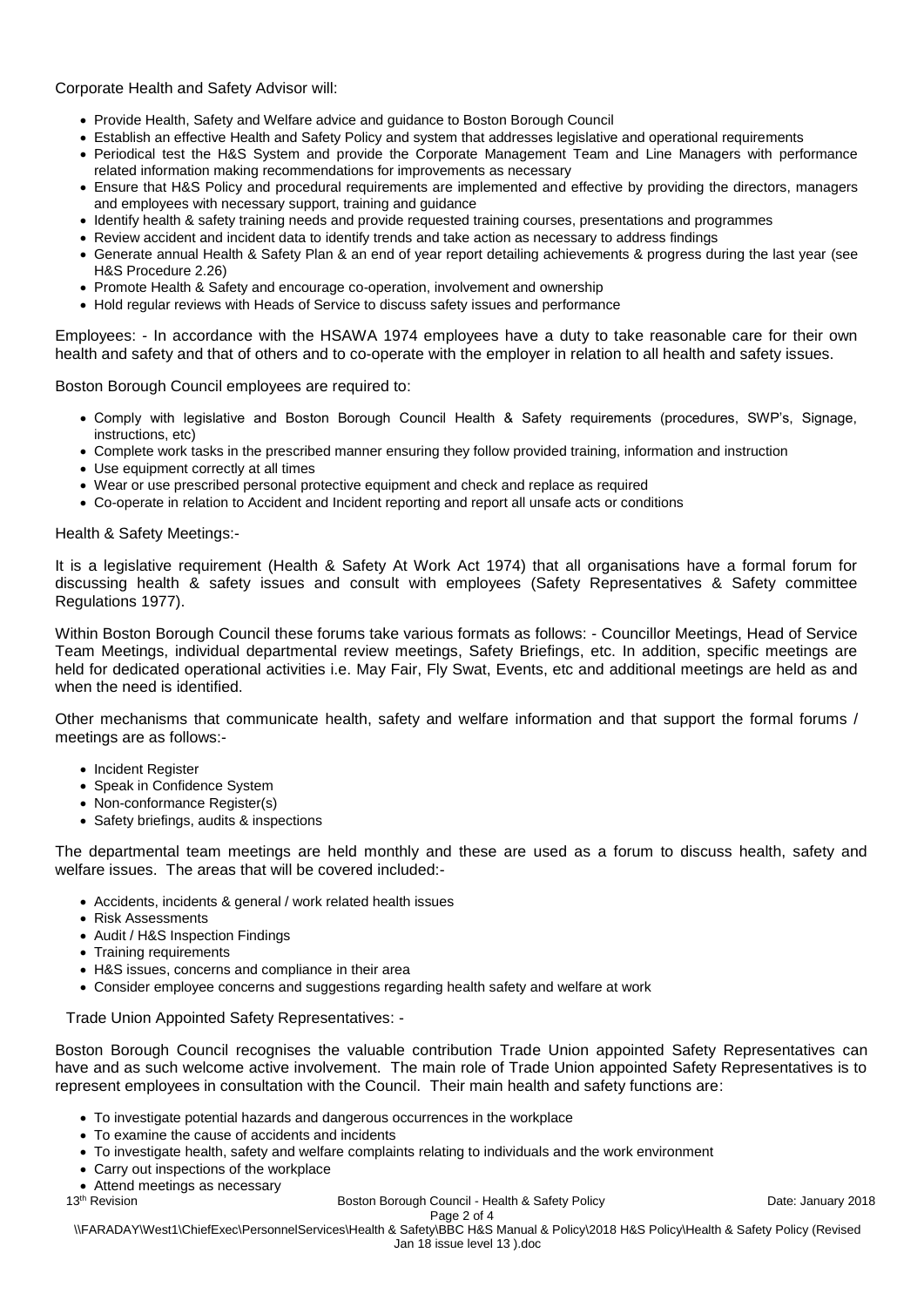Property Services Manager is responsible for**:**

- Ensuring that Fire Risk Assessments are in place for premises (see H&S Procedure 2.25)
- Maintaining fire extinguishers & testing Municipal building Fire Alarm on regular basis (weekly)
- Testing Municipal Buildings Evacuation Procedure and ensuring the evacuation is timed and details recorded (see H&S Procedure 2.12d)
- Ensuring compliance with legislation and statutory provision aimed at protecting individuals from exposure to asbestos or Legionella (see H&S Procedure 2.5 & 2.21)
- Ensuring that inspections, maintenance and periodic examinations which are legislative or business requirements are completed and that appropriate records are maintained. This will include but is not limited to maintenance of electrical equipment, maintenance of water services, testing of lifting equipment and planned preventative maintenance
- Ensuring the Contractor Control Procedure (see H&S Procedure 2.18) is adhered to for any contractors conducting work on their behalf

First Aiders are responsible for:

- Providing first aid treatment in accordance with their training (see H&S Procedure 2.14) for both accidents and medical related issues
- Responding to requests for the Defibrillator
- Recording details of treatment provided and any relevant / pertinent information on accident forms
- Checking the contents of the First Aid boxes on a regular basis and re-stocking as necessary

Fire Wardens are trained employees that are responsible for the evacuation of a designated area. Their duties include:-

- Ensuring that in an emergency evacuation situation their designated area is evacuated promptly and efficiently
- Reporting hazardous conditions to the Health and Safety Advisor

The Emergency Co-ordinator is an assigned employee (normally a senior member of staff) who takes control in the event of an emergency situation. It is their responsibility to:-

- Provide a point of contact for Fire Marshals and maintain records relating to progress / situation in relation to evacuation
- Liaise with Emergency Services (Fire, Ambulance etc.) and deal with media enquiries
- Arrange re-entry into the building following evacuation and instruction from a member of the Emergency Services
- Communicate appropriate actions with Fire Marshals in the event of non-fire evacuation
- In the absence of a member of Property Services ensure alarms are silenced and re-set for the site following emergency or planned evacuation
- Ensure a de-brief is conducted with the appropriate personnel following the emergency evacuation

## **Safety Policy Arrangements**

Note: General access to the Boston Borough Council Health & Safety Policy Statement & Procedures is via the Alfresco System. In addition, an electronic copy is maintained by the Health & Safety Advisor.

Boston Borough Council has in place comprehensive health, safety and welfare arrangements (Policies & Procedures) that address both legislative and business requirements. These are amended and updated as the requirements change (legislation, business requirements or operational needs, etc) and as a minimum the complete system is reviewed annually.

To ensure compliance with the specified requirements each manager, employee or responsible person receives training in relation to the activities that relate to them or their activities and is assessed to confirm competency.

The following areas (see H&S Manual Index) are covered by the system and full details of how the arrangements are met can be found in the individual procedures as included in the Boston Borough Council Health & Safety Manual.:-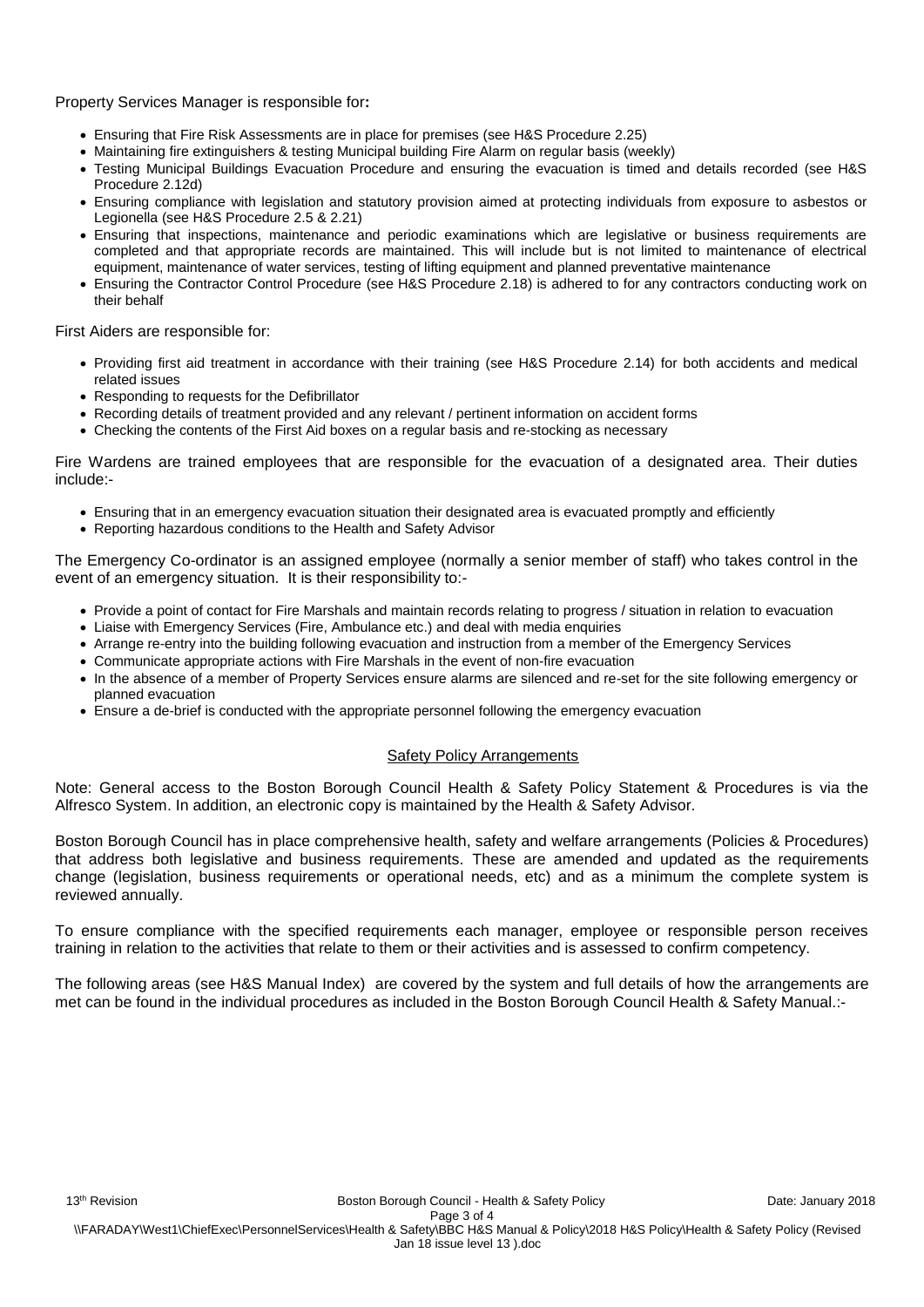| <b>Boston Borough Council</b>           |  |
|-----------------------------------------|--|
| <b>Health &amp; Safety Manual Index</b> |  |

| Procedure Title                                                     | Reference   | <b>Issue</b>   | <b>Issue Date</b> | <b>Reviewed</b> |
|---------------------------------------------------------------------|-------------|----------------|-------------------|-----------------|
| <b>Accident &amp; Incident Reporting</b>                            | 2.1         | 7              | 12/01/18          | 12/01/18        |
| Risk Assessments & Risk Assessment Reviews                          | 2.3         | 6              | 12/01/18          | 12/01/18        |
| Health & Safety Inspections                                         | 2.4         | 6              | 12/01/18          | 12/01/18        |
| <b>COSHH</b>                                                        | 2.5         | 6              | 22/11/17          | 12/01/18        |
| Noise At Work                                                       | 2.6         | 3              | 10/01/17          | 12/01/18        |
| Display Screen Equipment                                            | 2.7         | 4              | 10/01/17          | 12/01/18        |
| Equipment (including electrical)                                    | 2.8         | 3              | 10/01/17          | 12/01/18        |
| Manual Handling, WRULD's & Pushing & Pulling                        | 2.9         | 4              | 15/01/18          | 15/01/18        |
| Young Persons(perm, temp work placements, voluntary & project work) | 2.10        | 3              | 16/01/16          | 15/01/18        |
| New & Expectant Mothers                                             | 2.11        | 3              | 16/01/16          | 15/01/18        |
| Emergency Evacuation Procedure (Guildhall & Haven)                  | 2.12a       | 6              | 16/01/18          | 16/01/18        |
| <b>Emergency Evacuation Procedure (Crematorium)</b>                 | 2.12c       | 2              | 18/01/16          | 17/01/18        |
| <b>Emergency Evacuation Procedure (Municipal Buildings)</b>         | 2.12d       | 6              | 17/01/18          | 17/01/18        |
| Suspect Package & Bomb Threats Municipal Building                   | $2.12d - 1$ | 1              | 15/01/17          | 15/01/18        |
| Municipal Building - response to Intruder Alarm                     | $2.12d - 2$ | 1              | 17/01/18          | 17/01/18        |
| Municipal Building - Incident Response                              | $2.12d - 3$ | 1              | 23/01/18          | 23/01/18        |
| Emergency Evacuation Procedure (St Johns Road Depot)                | 2.12f       | 3              | 23/01/18          | 23/01/18        |
| Personnel Protective Equipment                                      | 2.13        | 4              | 15/01/18          | 15/01/18        |
| <b>First Aid</b>                                                    | 2.14        | 4              | 15/01/18          | 15/01/18        |
| Health & Safety Meetings & Consultation                             | 2.15        | 6              | 15/01/18          | 15/01/18        |
| <b>Lifting Equipment</b>                                            | 2.16        | 3              | 15/01/18          | 15/01/18        |
| Slips, Trips & Falls                                                | 2.17        | 4              | 11/01/17          | 15/01/18        |
| <b>Contractor Selection &amp; Control</b>                           | 2.18        | $\overline{2}$ | 04/01/12          | 15/01/18        |
| Vehicles & Driving at Work                                          | 2.19        | 5              | 15/01/18          | 15/01/18        |
| Working at Height & Ladders                                         | 2.20        | 3              | 15/01/18          | 15/01/18        |
| Control of Legionella                                               | 2.21        | $\overline{c}$ | 15/01/18          | 15/01/18        |
| Health Surveillance & Occupational Health                           | 2.22        | 4              | 11/01/17          | 15/01/18        |
| Lone Workers                                                        | 2.23        | 5              | 15/01/18          | 15/01/18        |
| Vibration at Work                                                   | 2.24        | $\overline{2}$ | 11/01/17          | 15/01/18        |
| Fire Precautions & Prevention                                       | 2.25        | 6              | 15/01/18          | 15/01/18        |
| Health & Safety Plan                                                | 2.26        | 3              | 22/01/15          | 15/01/18        |
| Dust                                                                | 2.27        | $\overline{c}$ | 22/01/15          | 15/01/18        |
| <b>Stress</b>                                                       | 2.28        | 3              | 15/01/18          | 15/01/18        |
| <b>Confined Spaces</b>                                              | 2.29        | $\overline{c}$ | 16/01/14          | 15/01/18        |
| Events, Projects & Special Operations                               | 2.30        | $\overline{c}$ | 11/01/17          | 15/01/18        |
| Home Working                                                        | 2.31        | $\overline{c}$ | 15/01/18          | 15/01/18        |

13<sup>th</sup> Revision **Boston Borough Council - Health & Safety Policy Council - Health & Safety Policy Date: January 2018** 

Page 4 of 4 \\FARADAY\West1\ChiefExec\PersonnelServices\Health & Safety\BBC H&S Manual & Policy\2018 H&S Policy\Health & Safety Policy (Revised Jan 18 issue level 13 ).doc